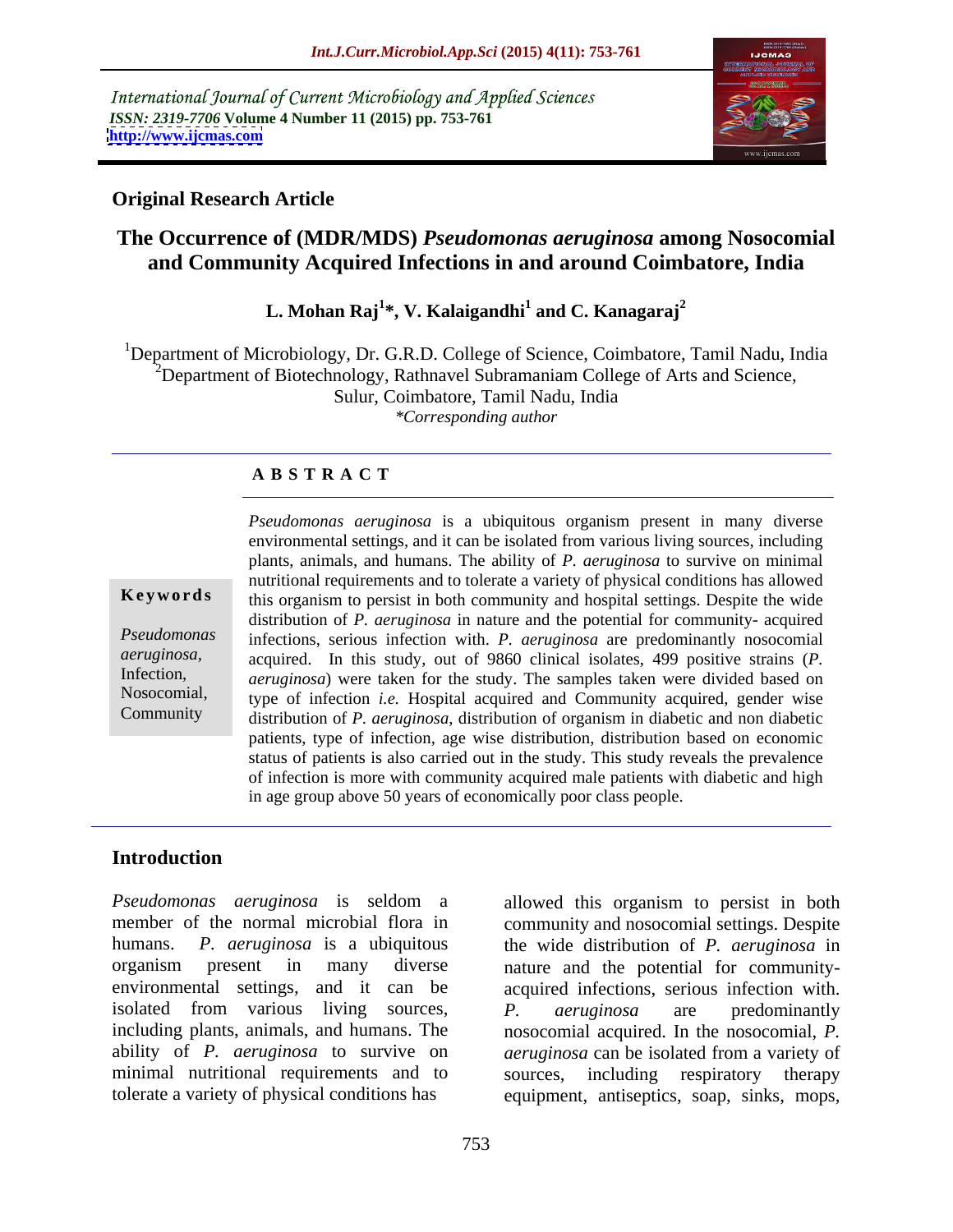medicines, and physiotherapy and specimens collected were urine, pus, sputum hydrotherapy pools. Community reservoir of and ear swab. The samples were collected this organism includes swimming pools, periodically and immediately transfer to whirlpools, hot tubs, contact lens solution, home humidifiers, soil and rhizosphere and vegetables (Pollack, 1995). *P. aeruginosa* is identified as the second leading cause of Pseudomonas aeruginosa nosocomial pneumonia (14 to 16%), third most common cause of urinary tract Primary identification was carried with infections (7 to 11%), fourth most frequently Gram's staining. Further analysis done with isolated pathogen in surgical site infections colony morphology, motility tests, (8%), and seventh leading contributor to biochemical tests such as sugar blood stream infections (2 to 6%). Data from fermentation, oxidase, urease, indole, methyl more recent studies continue to show *P*. red, Voges-Proskauer and citrate to conform *aeruginosa as* the second most common cause of nosocomial pneumonia, health-care inoculate on routine culture media like associated pneumonia, and ventilator nutrient agar, Mac-Conkey agar, blood agar associated pneumonia (Kollef *et al.,* 2005) and the leading cause of pneumonia among pediatric patients in the intensive care **Antibiotic Susceptibility Test (Kirby** (Richards *et al.,* 1999). *P. aeruginosa* **Bauer-Disk Diffusion Method)** presents a serious therapeutic challenge for nosocomial infections and selection of the whereby disks of filter paper are

The present study focuses on the occurrence infections and discussed in terms of gender, age, clinical condition, etc. Our previous antibiotics/chemicals diffuse outward from study reports the infection of *P. aeruginosa* 

swab samples were collected in and around Coimbatore, Tamilnadu, India. The

microbiology lab for further studies.

### **Isolation and Identification of** *Pseudomonas aeruginosa*

colony morphology, motility tests, biochemical tests such as sugar the isolates as *P. aeruginosa* and were and cetrimide agar (Collee *et al.,* 1996).

treatment of both community- acquired and The Kirby Bauer test is a qualitative assay appropriate antibiotic to initiate therapy is impregnated with a single concentration of essential to optimizing the clinical outcome. different antibiotics or any chemicals that of *P. aeruginosa* among the patients of surface of Mueller Hinton agar plate which community and nosocomial acquired has already been inoculated with test among diabetic and non-diabetic patients concentration gradient in the agar which and effective antibiotics (Mohan raj *et al.,* depends on the solubility of the chemical 2015). and its molecular size. The absence of **Materials and Methods** disks indicates that, the respected organism **Collection of Specimen** presence of growth around the antibiotic Specimens were collected from November that particular antibiotic. This area of no 2012 to September 2014 from different growth around the disk is known as a zone tertiary care centre in and around of inhibition, which is uniformly circular Coimbatore. Urine, pus, sputum and ear with a confluent lawn of growth in the disks of filter paper will diffuse from the disk into the agar. The selected antibiotic disks are placed on the bacteria. During the incubation period, the antibiotics/chemicals diffuse outward from the disks into the agar. This will create a growth of the organism around the antibiotic is susceptible to that antibiotic and the disk indicates the organism is resistant to media.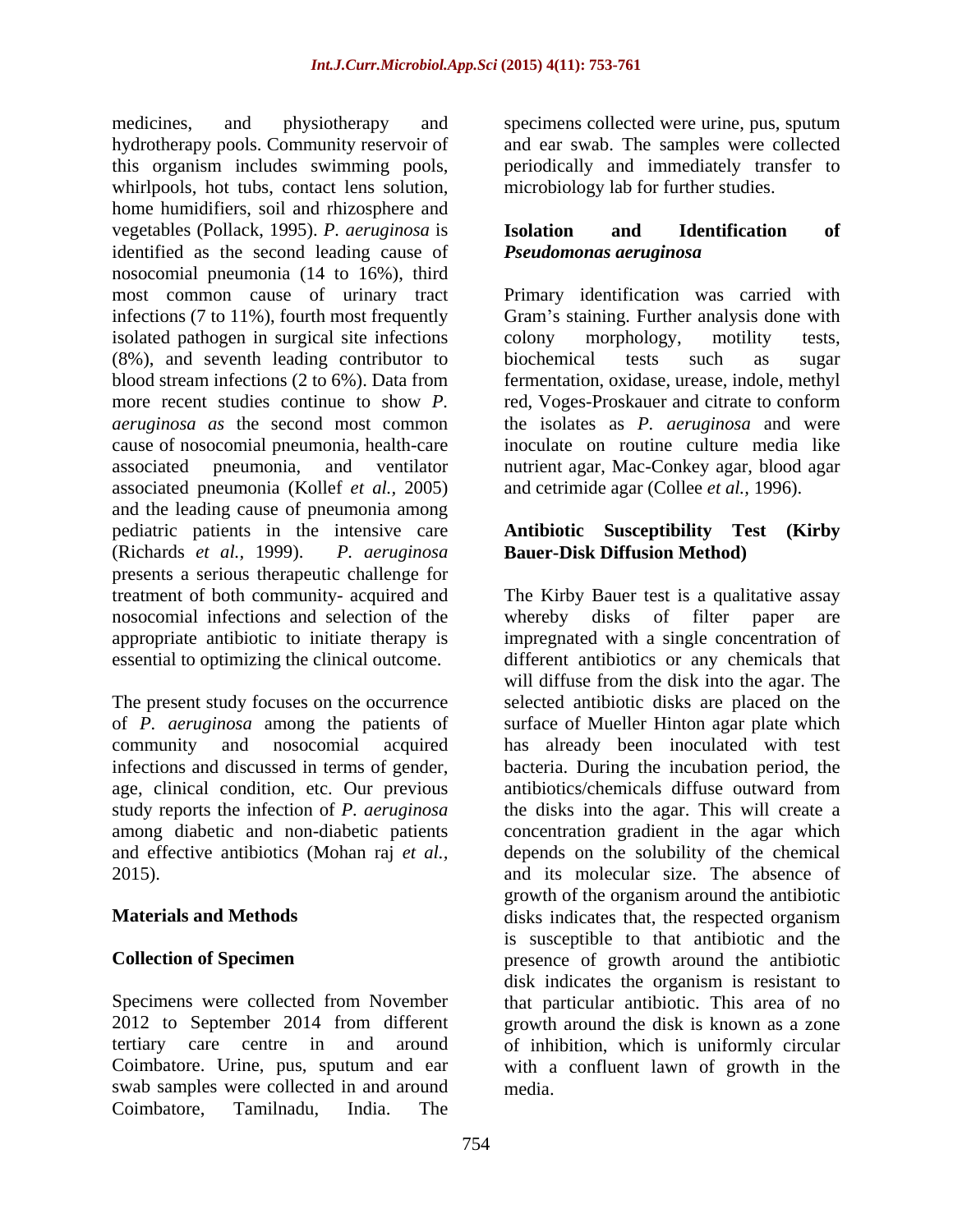Antibiogram was performed using In male (non diabetic- 27 and diabetic- 33) 7 commercially available antibiotic discs with isolates are from age group below 15 and are a Kirby-Bauer method. The identified *Pseudomonas aeruginosa* strains were tested specimens (pus- 1, urine- 3, sputum- 2 and against the following antibiotic discs. ear swab - 1). From age group between 16- Amikacin (AK) 30μg, Amoxycillin 50, 11 are non diabetic (pus- 7, urine- 3 and (AMX)10µg, Augmentin (AMC) 30µg, Cefoperazone/Sulbactam 50/50 mcg/disc, urine- 3, sputum- 1 and ear swab 2). From Cefotaxime (CTX) 30µg, Ceftazidime age group above 50, 9 are from non (CAZ) 30µg, Ceftriaxone (CTR) 30µg, diabetics (pus- 6, urine- 2, sputum- 1) and Ciprofloxacin (CIP) 5µg, Co-Trimoxazole (COT) 25µg, Gentamicin (GEN) 10µg, Imipenem (IPM) 10µg, Levofloxacin (LE) 5µg, Norfloxacin (NX) 10µg, In female (non diabetic- 18 and diabetic- Ofloxacin (OF) 5µg, Piperacillin / 26), from age group below 15, 6 are non Tazobactam (PIT) 100/10µg, Netillin diabetic (pus- 3, urine -2 and swab- 1) 1 (NET) 30µg, Tobramycin (TOB) 10µg. isolates from diabetics (urine- 1). From age

The clinical samples from different centers 1). From age group above 50, 3 are from collected and processed systematically as non diabetics (pus- 2, urine- 1) and 15 are per the microbiological procedure. The *Pseudomonas aeruginosa* from samples was identified by its biochemical characteristics **Community Acquired** *Pseudomonas* and was shown in table 1. The Gram stain showing Gram negative bacilli, biochemical characters like oxidase, catalase were Table 4 shows 395 positive strains isolated positive and growth on nutrient agar at 42°C from community acquired patients, of which and the production of pyocyanin and fluorescein were observed, cetrimide agar,  $\beta$ haemolysis on blood agar and non lactose fermenting colonies of *Pseudomonas*  42 isolates are from age group below 15 and *aeruginosa* were observed visually. The quantum of samples collected was shown in table 2. Out of 9860 various microbial isolates, 499 *Pseudomonas aeruginosa* diabetic (pus-27, urine -12 and sputum -1 isolates alone were taken for the study.

Table 3 shows, 104 positive strains isolated from nosocomial acquired patients, of which

non diabetic from different clinical sputum- 1), 15 are from diabetics (pus- 9, 18 are from diabetics (pus- 11, urine- 5 and sputum- 2).

**Results and Discussion** (pus- 6, urine -3), 10 are from diabetics group between 16- 50, 9 are non diabetic (pus- 4, urine- 2, sputum- 3 and ear swab from diabetics (pus- 9, urine- 4, sputum- 2).

### **Community Acquired** *Pseudomonas aeruginosa Infections*

247 are male and 148 are female.

**Nosocomial acquired** *Pseudomonas*  From age group above 50, 15 are from non *aeruginosa infections* diabetics (pus- 8, urine- 3, sputum- 4) and In male (non diabetic- 99 and diabetic-148) are non diabetic from different clinical specimens (pus-26, urine- 11, sputum-5). From age group between 16- 50, 42 are non and ear swab-1), 64 are from diabetics (pus- 39, urine- 18, sputum- 3 and ear swab-4). 84 are from diabetics (pus- 48, urine- 28, sputum- 4 and ear swab- 4).

60 are male and 44 are female. In female (non diabetic- 60 and diabetic- 88), from age group below 15, 22 are non diabetic (pus- 13, urine -7, sputum- 2) 1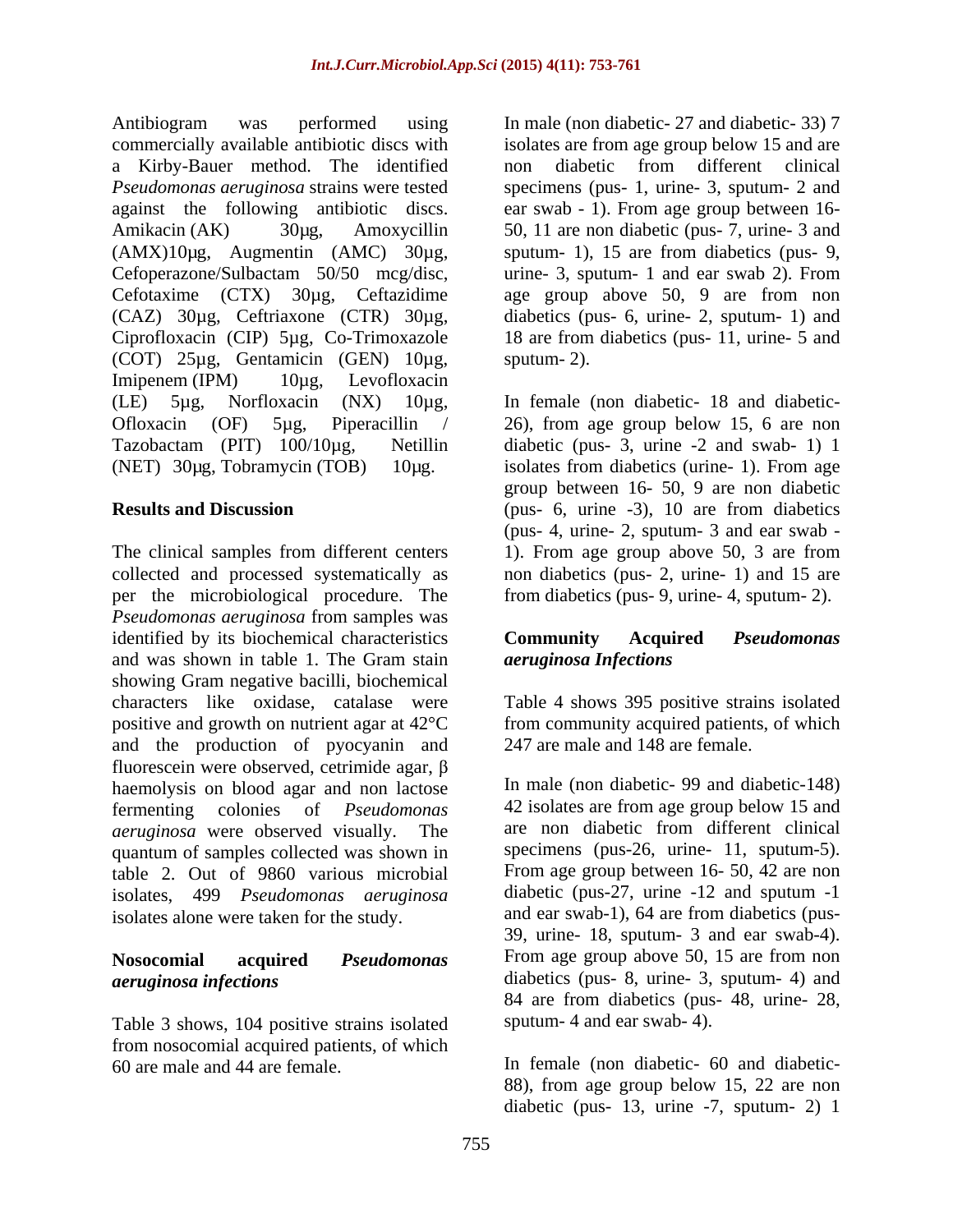isolates from diabetics (urine- 1). From age **Occurrence of** *Pseudomonas aeruginosa*  group between 16- 50, 19 are non diabetic (pus- 11 urine -7 and sputum 1), 37 are from diabetics (pus- 27, urine- 7, sputum- 2 and ear swab 1). From age group above 50, 19 are from non diabetics (pus- 9, urine- 5, sputum- 4 and ear swab 1) and 50 are from diabetics (pus- 30, urine- 13, sputum- 5 and ear swab- 2). In both the cases, the most affected patients are diabetic in the age group of 16 50. In the collected samples the *Pseudomonas aeruginosa* is with pus sample followed by others (Fig. 3).

In the present study, *P. aeruginosa* is less compared to community acquired (Fig. 1). It<br>is alarming that registent bectoria are group 16–50. is alarming that resistant bacteria are emerging from both groups of patients. The pre-eminent of *Pseudomonas aeruginosa* in to common antibiotics and antiseptics, and  $\qquad$  of clinical isolates of *P. aeruginosa*, its ability to establish itself widely in nosocomials. Being an extremely adaptable organism, it can survive and multiply even antibiotics cotriaxone (71.5/ 28.5), with minimum nutrients, if moisture is cotrimaxazole (70.5/29.5), gentamvcin

In the present study, uropathogenic *P*. nitrofurantoin (58.5/48.5), ceftazidime *aeruginosa* was found higher in females (81.5/18.5), tobramycin (78.5/21.5), reason may be that *P. aeruginosa* may be a colonized urinary tracts causing infection with respect to their clinical condition (Fig. 2).

# **infections among various age groups**

highest number of samples and treated with antibodics, or who are obtained from nosocomial acquired community acquired intections, the most Age wise it was high in age group above 50 followed by 16- 50 and below 15 years. Economic status of the patient was also included in the study, in which it is high in poor. The prevalence is seen high in age group above 50 years and poor class people. Adults with chronic illnesses, who reside in nursing homes, who have recently been treated with antibiotics, or who are alcoholics are at risk for unique infections. Individuals with low hygienic practices and lives in low hygienic conditions indulge to have infections. In both nosocomial and community acquired infections, the most affected patients are diabetic in the age group  $16 - 50$ .

### **Antibiotic sensitive / resistance pattern**

nosocomial infections is due to its resistance In the present study, the sensitivity pattern available. (74.5/25.5), amikacin (86.5/13.5), *Pseudomonas aeruginosa Infections among male and Female* netillin (54.5/46.5), oflaxacin (66/34), than males in case of diabetic. The one polymyxin B (68.5/31.5), cefoperazone common inhabitant of lower intestinal tract The detailed antibiotic sensitive / resistance and in female the distance between anal and pattern was discussed in our previous study vaginal opening is small, thus *P. aeruginosa*  (Mohan Raj *et ai*., 2015). Nosocomially through fecal contamination invade and acquired *Pseudomonas aeruginosa* isolates (Mohan *et al.,* 2013). But in comparing acquired strains to antimicrobial agent nosocomial and community acquired frequently displaying resistance and cross infections the male were dominating ratio resistance to many antibiotics (Pascale *et al.*, of clinical isolates of *P. aeruginosa*, showed (Table 5 and 6) <sup>a</sup> antibiotic sensitivity pattern  $(S/R \%)$  for the following antibiotics cotriaxone (71.5/ 28.5), cotrimaxazole (70.5/29.5), gentamycin (74.5/25.5), amikacin (86.5/13.5), norfloxacin (63.5/33.5), cephotoxime (52.5/47.7), ciprofloxacin (72.5/27.5), imipenem (93/7), levofloxacin (82/16), nitrofurantoin (58.5/48.5), ceftazidime (81.5/18.5), tobramycin (78.5/21.5), (88/12), pipercillin/tazobactum (88.5/11.5). tend to be more resistant than community 1994).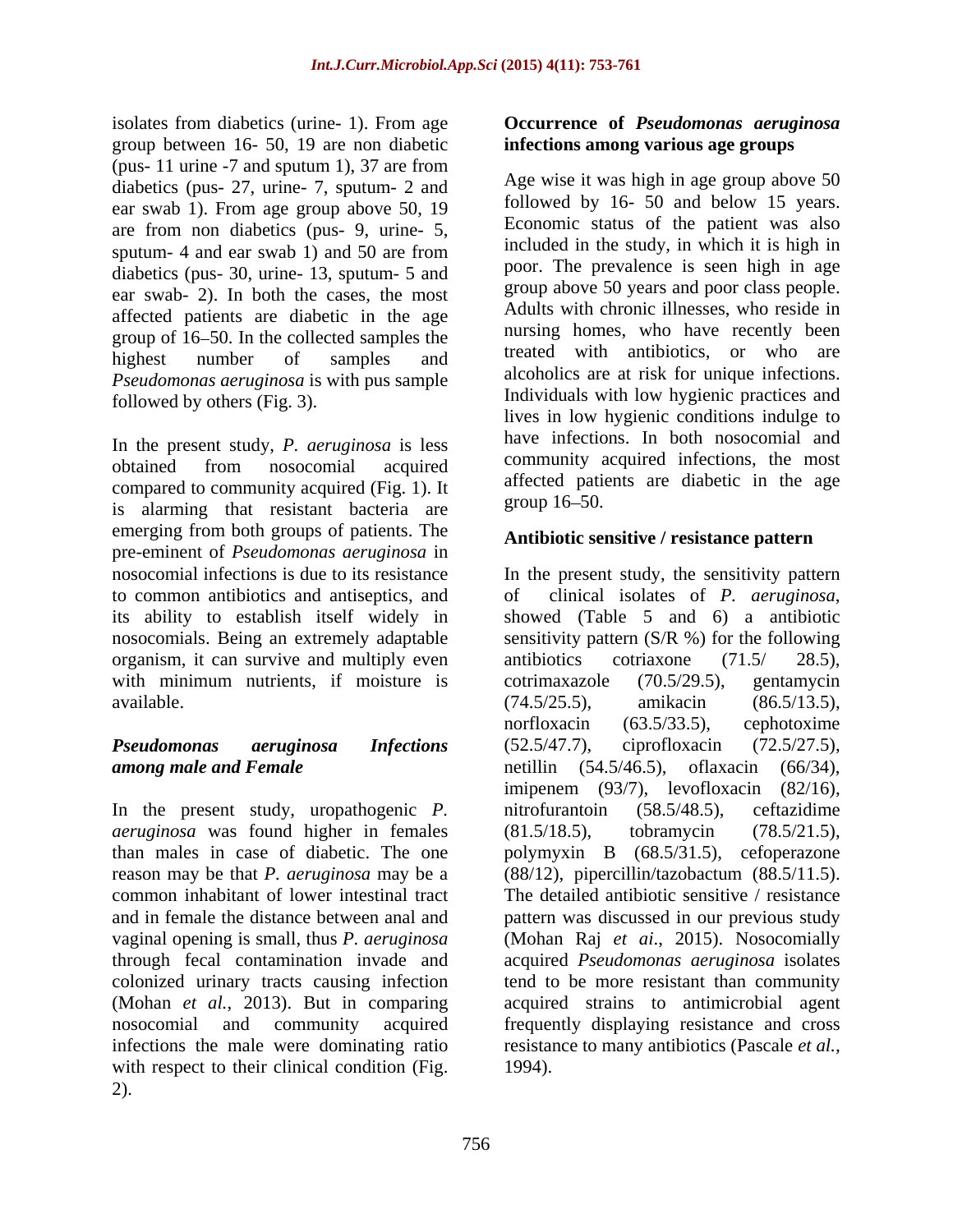### *Int.J.Curr.Microbiol.App.Sci* **(2015) 4(11): 753-761**

| S.No | <b>Biochemicals</b>    | <b>Result</b>                |
|------|------------------------|------------------------------|
|      | Gram staining          | $G$ -ve                      |
|      | Motility               |                              |
|      | Catalase               |                              |
|      | Oxidase                |                              |
|      | Indole                 |                              |
|      | Methyl red             |                              |
|      | <b>Voges Proskauer</b> |                              |
|      | Citrate                |                              |
|      | Urease                 |                              |
| 10   | Triple Sugar Iron      | k/k                          |
|      |                        | Alkaline slant/alkaline butt |
| -11  | Nitrate reduction      |                              |
| 12   | Mannitol               |                              |
|      | Pigment production     | $+$ (pyocyanin)              |

## **Table.1** Biochemical characteristics of *Pseudomonas aeruginosa*

(+ indicates Positive result and - indicates negative result)

| Table.2 Number of samples collected and <i>Pseudomonas aeruginosa</i> positive isolates |
|-----------------------------------------------------------------------------------------|
|-----------------------------------------------------------------------------------------|

|            | Sl.No Sample | Total no. of<br>sample | <b>Positive</b><br>sample |
|------------|--------------|------------------------|---------------------------|
|            | Pus          | 5706                   | $\overline{296}$          |
| 2.         | Urine        | 3455                   | 141                       |
| 3.         | Sputum       | 453                    | 44                        |
| $\vert 4.$ | Ear Swab     | 246                    | 18                        |
| 5.         | Fluid        |                        |                           |
| 6.         | Other        |                        |                           |
|            |              | <b>Total</b> 9860      | 499                       |

| Table.3 Distribution of nosocomial a | <i>onas aeruginosa</i> an<br>acquired<br>. A Pseudomonas $\sigma^2$ | different samples<br>ാmong പ |  |  |
|--------------------------------------|---------------------------------------------------------------------|------------------------------|--|--|
|                                      |                                                                     |                              |  |  |

| NOSOCOMIAL ACQUIRED (104)<br>D: 45 D: 59<br>ND: 45 |                                                                 |            |  |          |  |                                                                |                   |       |          |
|----------------------------------------------------|-----------------------------------------------------------------|------------|--|----------|--|----------------------------------------------------------------|-------------------|-------|----------|
|                                                    | Male                                                            | ND:27 D:33 |  |          |  |                                                                | Female ND:18 D:26 |       |          |
|                                                    |                                                                 | $16 - 50$  |  | Above 50 |  | 1J                                                             |                   | 16-50 | Above 50 |
|                                                    | the contract of the contract of the contract of the contract of |            |  |          |  | <u> 1980 - Andrea Stadt Britain, amerikansk fotballstvands</u> |                   |       |          |
|                                                    |                                                                 |            |  |          |  |                                                                |                   |       |          |
| Urine                                              |                                                                 |            |  |          |  |                                                                |                   |       |          |
| 1 Sputum<br>$\sim$ $\sim$                          |                                                                 |            |  |          |  |                                                                |                   |       |          |
| Ear Swab                                           |                                                                 |            |  |          |  |                                                                |                   |       |          |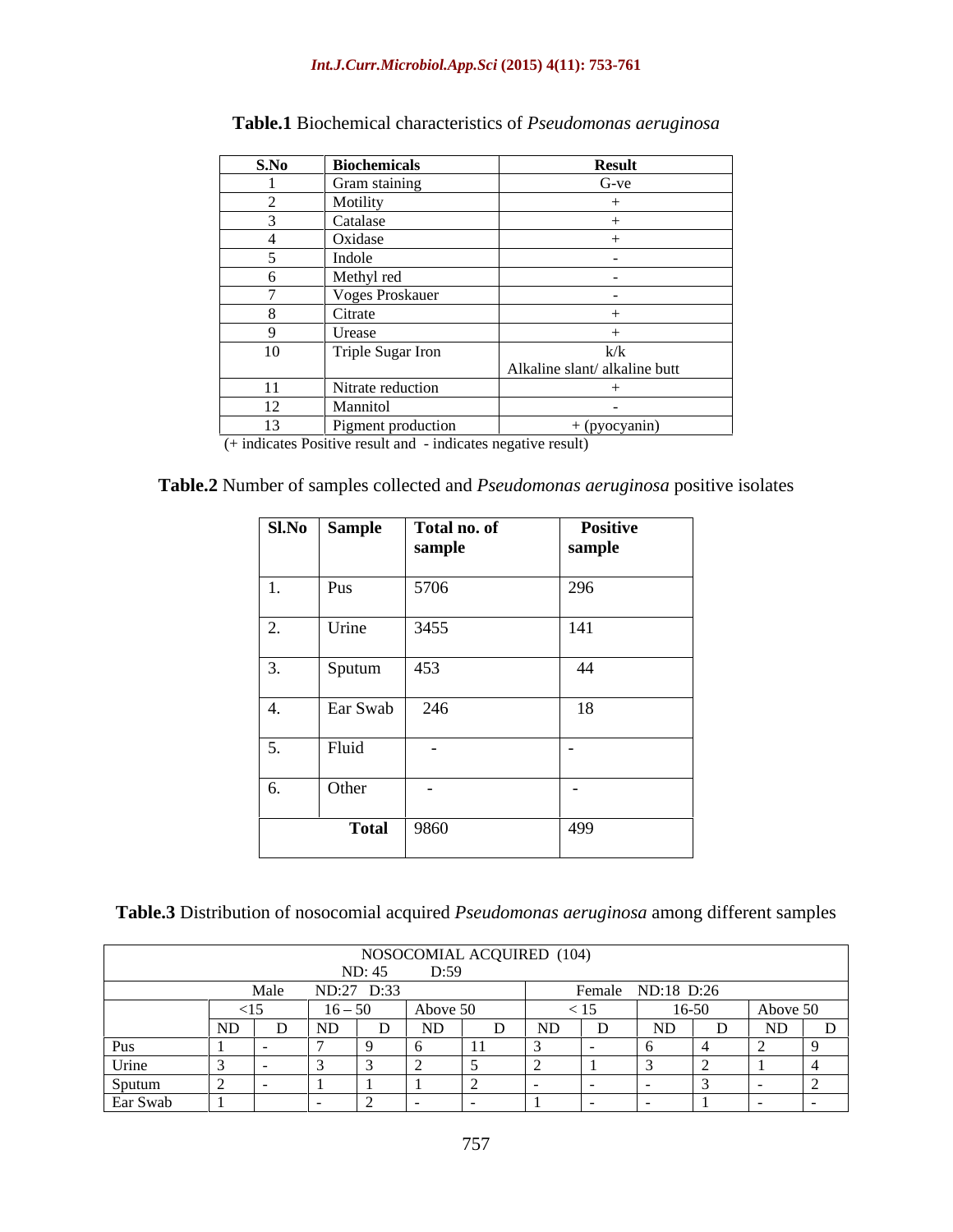### *Int.J.Curr.Microbiol.App.Sci* **(2015) 4(11): 753-761**

|                         |                       | ND: 159 |            | <b>COMMUNITY ACQUIRED (395)</b><br>D.22<br>J.LJ'' |  |                       |                     |  |
|-------------------------|-----------------------|---------|------------|---------------------------------------------------|--|-----------------------|---------------------|--|
|                         | Male () ND: 99 D: 148 |         |            |                                                   |  | Female () ND: 60 D:88 |                     |  |
|                         |                       | 16.50   |            | $\Lambda$ hove $\Lambda$<br>11001000              |  | $\sim$ 0              | Above 50<br>1001000 |  |
|                         | 1 N I                 |         | <b>ATD</b> |                                                   |  |                       |                     |  |
|                         |                       |         |            |                                                   |  |                       |                     |  |
| Urine                   |                       |         |            |                                                   |  |                       |                     |  |
| Sputum<br>$\sim$ $\sim$ |                       |         |            |                                                   |  |                       |                     |  |
| Ear Swab                |                       |         |            |                                                   |  |                       |                     |  |

### **Table.4** Distribution of community acquired *Pseudomonas aeruginosa* among different samples

### **Table.5** Number of *Pseudomonas aeruginosa* among different samples sensitive to antibiotics (MDS)

| Antibiotics                          |            | Symbol Disc Content | Out of $491$ Pus |         | Urine | <b>Sputum</b>  | Ear Swab        |
|--------------------------------------|------------|---------------------|------------------|---------|-------|----------------|-----------------|
| Amikacin                             | AK         | $1.30$ mc $\sigma$  |                  | ) Q Q   | 141   | -44            | 1 Q             |
| Amoxycillin                          | AMX        | $10$ mcs            |                  |         |       |                |                 |
| Amoxyclav                            | AMC        | $1.30$ mco          |                  |         |       |                |                 |
|                                      | <b>CFS</b> | $50/50$ mcg/disc    |                  |         | 141   | 44             |                 |
| Cefoperazone/Sulbactam<br>Cefotaxime |            | $1.30$ mc $\sigma$  |                  |         |       |                |                 |
| Ceftazidime                          | CAZ        | $-30$ mc $\sigma$   |                  |         |       | 44             |                 |
| Ceftriaxone                          | CTR        | $-30$ mc $\sigma$   |                  |         |       |                |                 |
| Ciprofloxacin                        |            | $1.5$ mc $\sigma$   |                  |         |       |                |                 |
| Co-Trimoxazole                       | COT        | $25$ mco            |                  |         |       |                |                 |
| Gentamicin                           |            | 10me                |                  |         |       | -44            |                 |
|                                      |            | 10m                 |                  |         |       | -44            |                 |
| Imipenem<br>Levofloxacin             |            | $-5$ mc $\sigma$    |                  |         |       |                |                 |
| Norfloxacin                          |            | $10$ mc             |                  |         |       |                |                 |
| Ofloxacin                            |            | $5$ mc $\sigma$     |                  |         |       |                |                 |
| Piperacillin/Tazobactam              | <b>PIT</b> | $100/10$ mcg        | 401              | າວວ     | 141   | $\overline{A}$ | $\overline{10}$ |
| Netillin                             | NET.       | $1.30$ mc $\sigma$  | 491              | QQ      | 141   | $\vert$ 44     |                 |
| Tobramycin                           |            | $10$ mcs            |                  | $\circ$ | 141   | 44             |                 |

### **Table.6** Number of *Pseudomonas aeruginosa* among different samples resistant to antibiotics (MDR)

| Antibiotics                         | Symbol                          | <b>Disc Content</b>       | Out of 4 Pus                          |              |              | Sputum Ear Swab |  |
|-------------------------------------|---------------------------------|---------------------------|---------------------------------------|--------------|--------------|-----------------|--|
| Amikacin                            | $\Delta K$                      | $30$ mcg                  |                                       |              |              |                 |  |
| Amoxycillin<br>Amoxyclav            | AMX                             | $10$ mcg                  | $\boldsymbol{A}$ and $\boldsymbol{A}$ | $\mathbf{a}$ | $\mathbf{a}$ |                 |  |
|                                     | AMC                             | $30 \text{mcg}$           |                                       | $\mathbf{a}$ |              |                 |  |
| Cefoperazone / Sulbactam            |                                 | 50/50 mcg/disc            |                                       |              |              |                 |  |
| Cefotaxime<br>Ceftazidime           | $\mathsf{U} \mathsf{I} \Lambda$ | $30 \text{mcg}$<br>$\sim$ |                                       |              |              |                 |  |
|                                     | CAZ                             | $1.30$ mcg                |                                       |              |              |                 |  |
| Ceftriaxone                         | CTR                             | $1.30$ mcg                |                                       |              |              |                 |  |
| Ciprofloxacin                       | L CIP-                          | 5mco<br>$\sim$            |                                       |              |              |                 |  |
| Co-Trimoxazole                      | COT -                           | 25mcg<br>$\sim$ 0         |                                       |              |              |                 |  |
| Gentamicin                          | GEN.                            | 10mco                     |                                       |              |              |                 |  |
|                                     |                                 | $10$ m $co$               |                                       |              |              |                 |  |
| Imipenem<br>Levofloxacin            |                                 |                           |                                       |              |              |                 |  |
| Norfloxacin                         |                                 | $\sim$<br>$10$ mcg        |                                       |              |              |                 |  |
| Ofloxacin                           |                                 | $5$ mc $\sigma$           |                                       |              |              |                 |  |
|                                     |                                 | $\frac{6}{100/10}$ mcg    |                                       |              |              |                 |  |
| Piperacillin/Tazobactam<br>Netillin |                                 | $1.30$ mcg                |                                       |              |              |                 |  |
| Tobramycin                          |                                 | $10$ mcg                  |                                       |              |              |                 |  |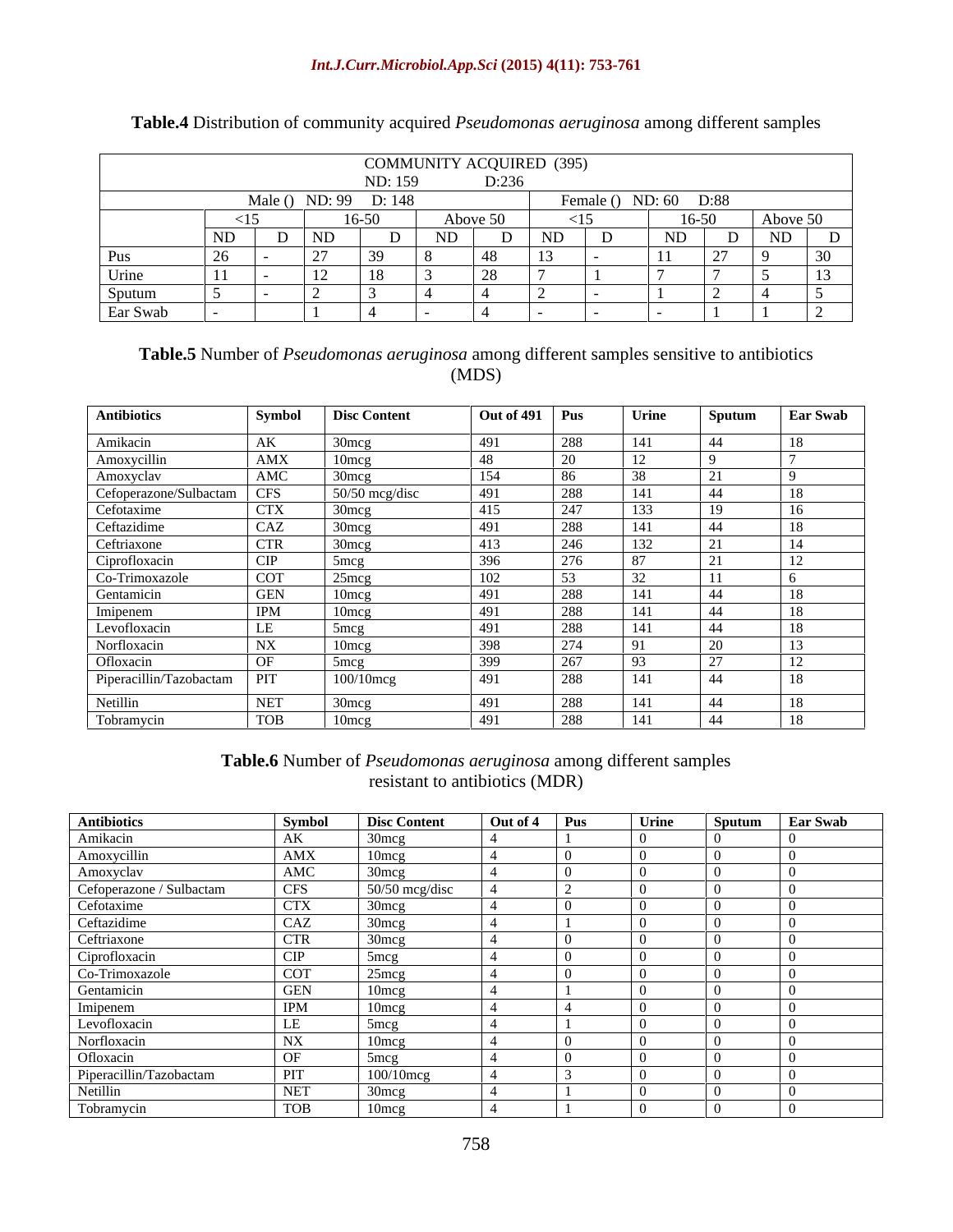

**Fig.1** Distribution of *P. aeruginosa* among type of infection

**Fig.2** Distribution of *Pseudomonas aeruginosa* among gender



**Fig.3** Distribution of *P. aeruginosa* among different specimen

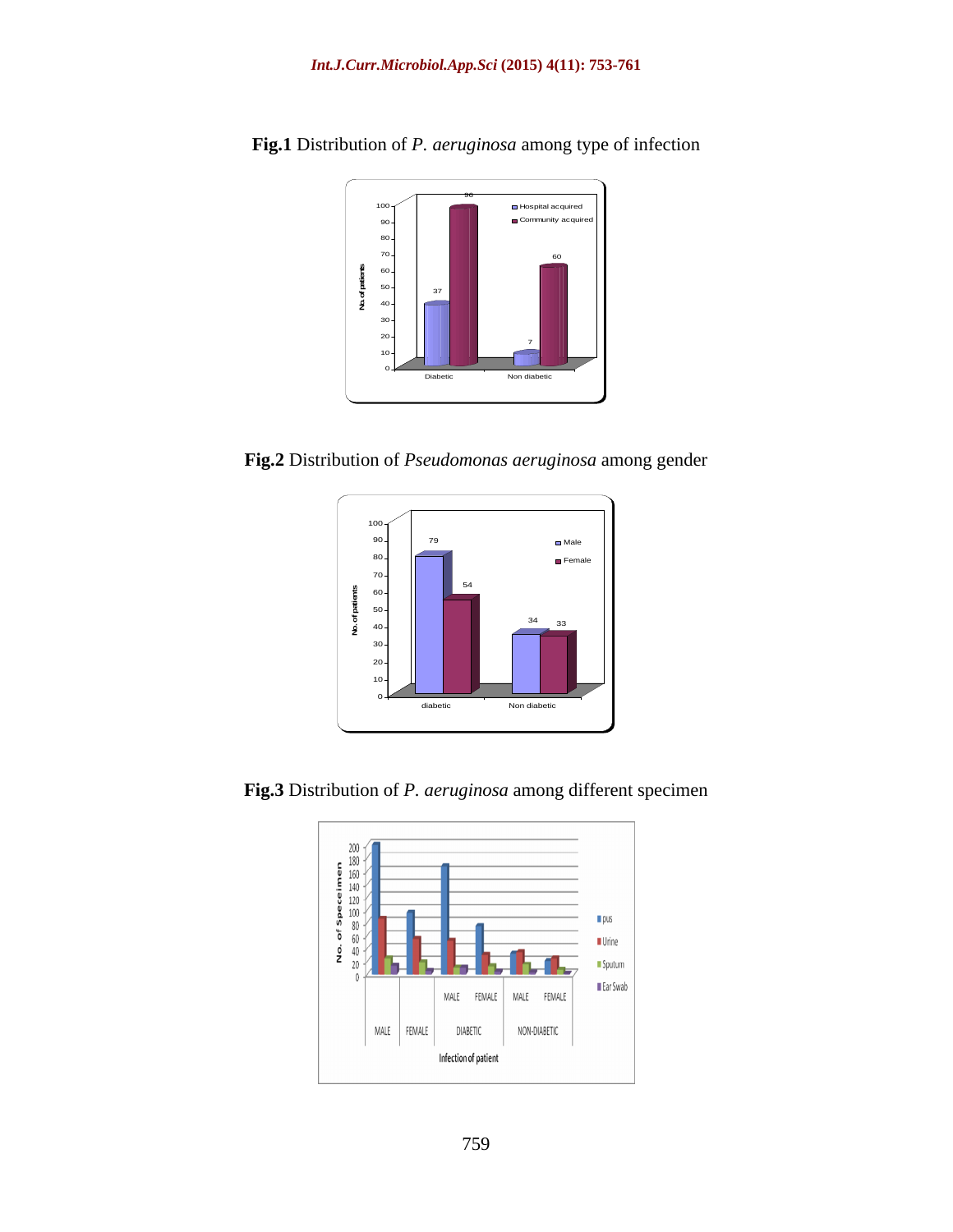On comparing the sensitivity patterns Principal of Dr G R Damodaran college of observed in present study and previous studies, it was found that most of the isolates providing us the infrastructural facilities to of *P. aeruginosa* isolated from various carry out the work and for their constant samples shows resistance to most of the antibiotics commonly used. This may be due to excessive  $\beta$ -lactamase production and/or **Reference** active efflux mechanism (Carmeli *et al.,* and outer membrane of *P. aeruginosa* may protect the bacterium from  $\beta$ -lactam agents antibiotic-resistant *Pseudomonas* (Srikumar *et al.,* 1997).

In conclusion, the present study reveals that, *Pseudomonas aeruginosa* is one of the most important bacterial pathogen seriously contributing the problem of nosocomial infection and drug resistance to Tests for identification of bacteria. In: *Pseudomonas aeruginosa* is rapidly Collee, J.G., Duguid, J.P., Fraser, increasing. The prevalence of *P. aeruginosa* is more common in males than in females and also high in diabetics than in non diabetics. The age wise distribution of *P. aeruginosa* from the present study shows 131–149. that, it is seen common in age group above Kollef, M.H., Shori, A., Tabak, Y.P., Gupta, 50 followed by between16-50 and below 15 in diabetics. The antibiotic susceptibility pattern of *P. aeruginosa* to different commonly used antibiotics showed low results from a large US database of resistance to imipenem followed by culture- positive pneumonia. Chest, pipercillin/ tazobactum, cefoperazone/ sulbactum, amikacin, levofloxacin, Mohan Raj, L., Kalaigandhi, V., Kanagaraj, ceftazidime, tobramycin and gentamycin and shown high resistace to cefotaxime *Aeruginosa* from diabetics and non followed by netillin, nitrofurantoin, diabetic clinical samples. *Int. J.* norfloxacin, oflaxacin, cotrimaxazole, *Informative Futuristic Res.,* 3(2): 344 ceftriaxone and ciprofloxacin.

We would like to thank all the tertiary care centers, in and around Coimbatore, an emerging nosocomial pathogen. *Int*. Tamilnadu, for providing us the necessary clinical samples for our research work. We Pascale Richard, Roman Le Floch, are indebted to the Management and

Science, Coimbatore, Tamil Nadu, India for encouragement and support.

### **Reference**

- 1999). Multi drug efflux pumps in the inner Carmeli, Y., Troillet, N., Eliopoulos, G.M., Samore, M.H. 1999. Emergence of antibiotic-resistant *Pseudomonas aeruginosa*: comparison of risks associated with different antipseudomonal agents. *Antimicrob. Agents Chemother.,* 43(6): 1379 1382.
	- Collee, J.G., Miles, R.S., Watt, B. 1996. A.G., Marmion, B.P. (Eds), Mackie and MacCartney practical medical microbiology, 14th edn. Churchill Livingstone, New York, USA. Pp. 131–149.
	- V., Lui, L.Z., Johannes, R.S. 2005. Epidemioloogy and outcomes of health care associated pneumonia: results from a large US database of culture- positive pneumonia. *Chest,* 128: 3854–3862.
	- C. 2015. Study on MDR *Pseudomonas Aeruginosa* from diabetics and non 49.
- **Acknowledgement** Vinod Nambiar, *et al.*, 2013. Mohan, B.S., Lava, R., Prashanth, H.V., Vinod Nambiar, *et al.,* 2013. Prevalence and Antibiotic sensitivity pattern of *Pseudomonas aeruginosa*; *J. Biol. Med. Res., 4(1): 2729-2731* 
	- Pascale Richard, Roman Le Floch, Catherine Camoux, Michel Pannier,